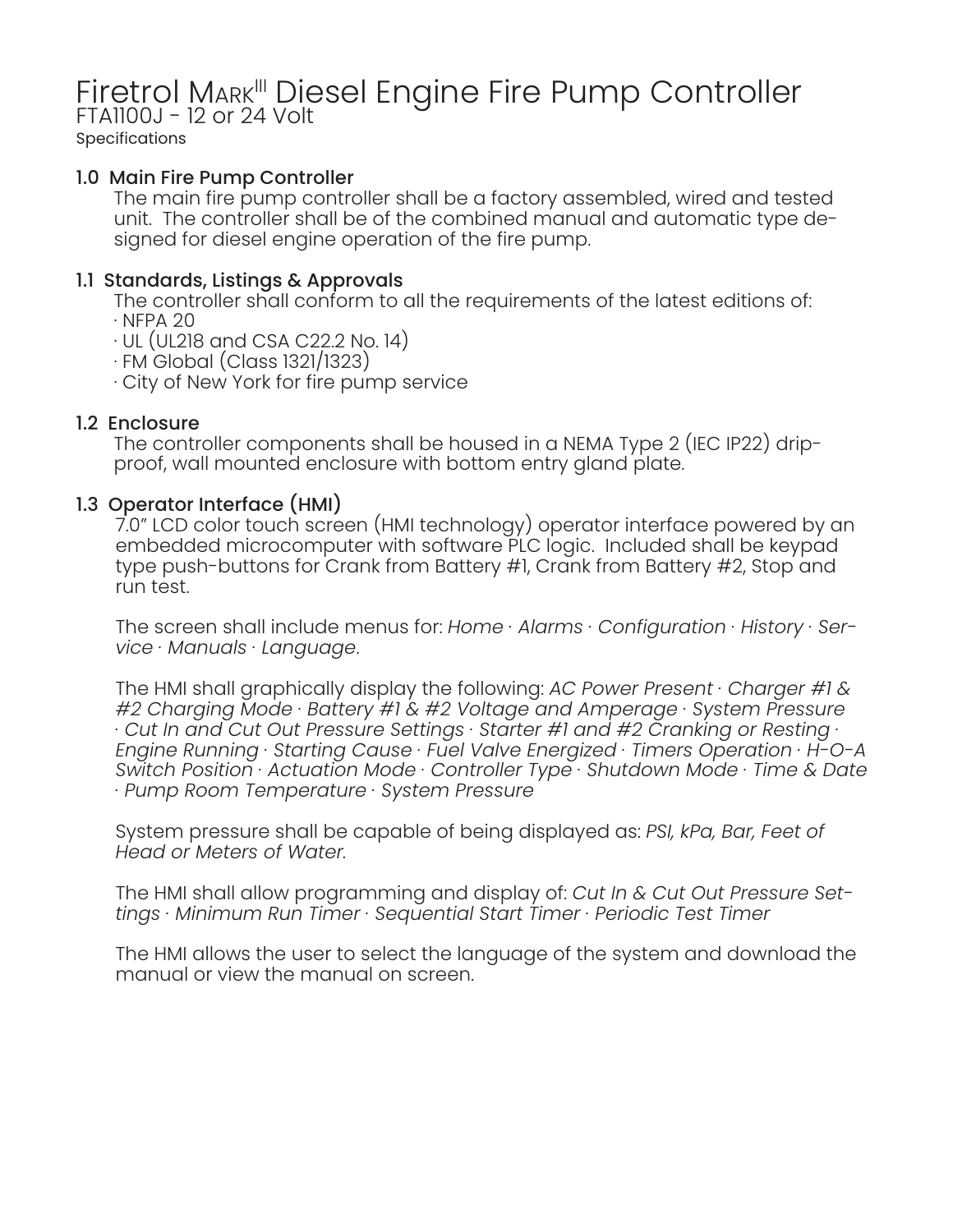#### 1.4 State and Alarm Visual Indication

The digital display shall visually indicate and color code by criticalness the following:

*AC Fail · DC Fail · Battery 1/2 Fail · Charger 1/2 Fail · Engine Trouble · Pump Room Trouble · Controller Trouble · Service Required · Battery 1/2 Weak · Loss of Continuity with Starting Contactor 1/2 · Weekly Test Start Pressure Not Reached · Weekly Test Check Solenoid Valve · Faulty Pressure Transducer · Low Raw Water Flow · Engine Fail When Running · Engine Fail To Start · Engine Overspeed · Low Ambient Temp. · Pump On Demand · Invalid Cut-In · Overpressure · Underpressure · Battery 1/2 Overvoltage · Water Reservoir Low · Fuel Tank Leak · Low Fuel Level · High Fuel Level · Engine ECM In Alternate Position · Engine Fuel Injection Malfunction · Engine High Temperature · Engine Low Temperature · Engine ECM Warning · Engine ECM Fault · Engine Low Oil Pressure · High Raw Water Temperature · Low Suction Pressure · Engine Run · Main Switch In Auto · Pump Room Temperature · Periodic Test · Main Switch in Hand · Cranking Cycle · Main Switch In Off · AC Power Available*

# 1.5 Pressure and Event Recording

The system shall be capable of logging pressure data and operational events with time/date stamp. The system shall display operational events for the lifetime of the controller and display the pressure data in text or graphical form. The controller shall log the Date/Time of the first start-up and the controller total power on time from that date. The controller shall log first and last statistics for: *First Setup · On Time · Engine On Time · Engine Start Count · Engine Last Start Time · Min/Max/Average System Pressure · Min/Max/Average Pump Room Temp · Jockey Pump On Time · Jockey Pump Start Count · Jockey Pump Last Start Time* 

#### 1.6 USB Host Controller

A USB port capable of accepting a USB Flash Memory Disk shall be provided for downloading pressure and event logs.

#### 1.7 Serial Communications

The controller shall feature Modbus with TCP/IP frame format and a shielded female RJ45 connector.

# 1.8 Pressure Sensing / Wet Parts

The controller shall be supplied with a solid state pressure transducer with a range of 0-500 psi calibrated for 0-300 psi (0-20.7 bar) and a run test solenoid valve. The wet parts shall be externally mounted and include a protective cover. The pressure sensing line connection to the transducer shall be 1/2-inch FNPT. Provisions for a redundant pressure transducer shall be provided.

#### 1.9 Seismic Certification

The controller shall be certified to meet or exceed the requirements of the 2015 International Building Code, the 2016 California Building Code and OSHPD Special Seismic Certification Preapproval - OSP. The controller test criteria shall be per ICC-ES AC156 and the Seismic Parameters per ASCE 7-10 Chapter 13.